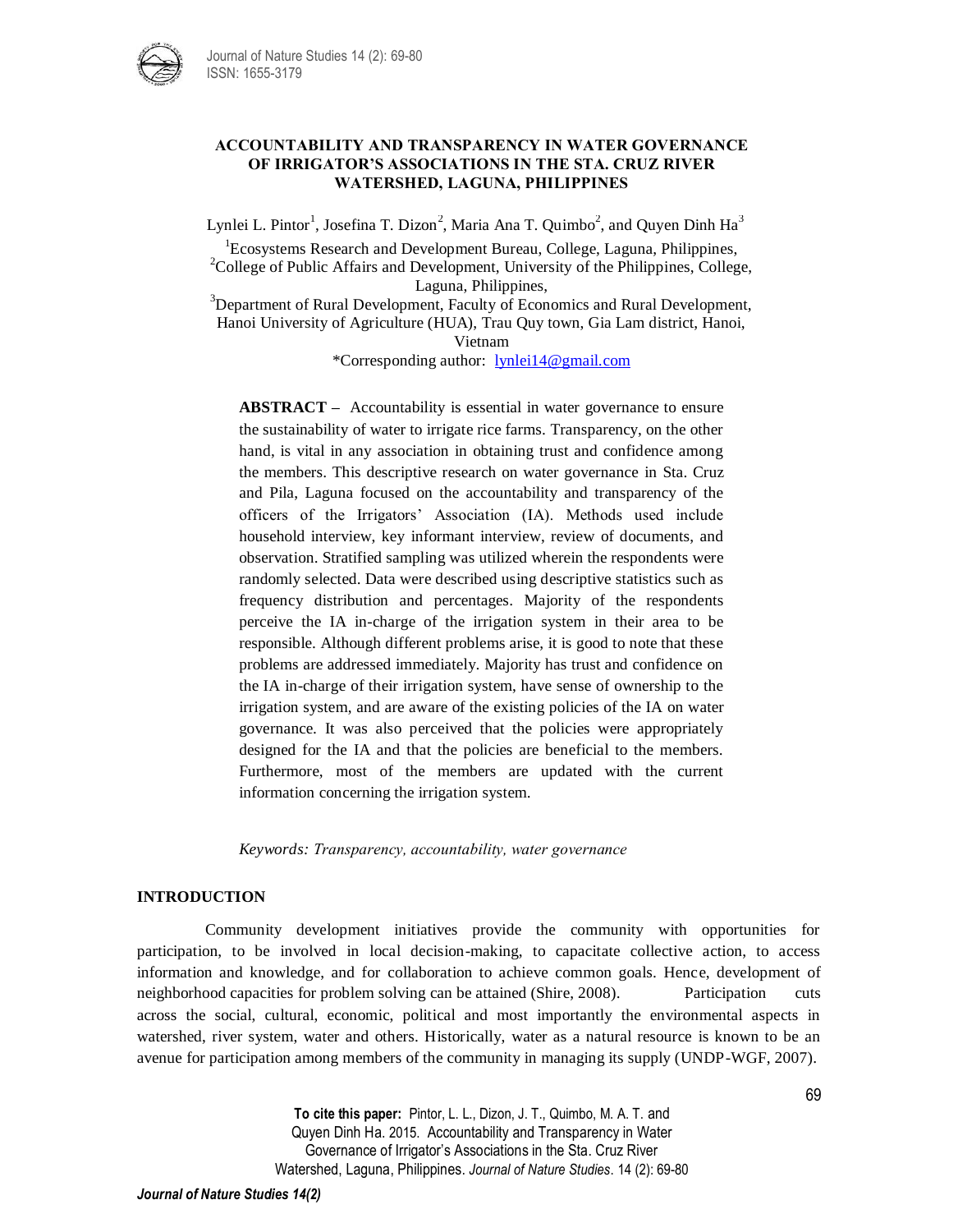Irrigation is considered as the biggest water user in the country. About 95% of irrigated areas are devoted to paddy with 70% of all paddy production coming from irrigated lands (Dayrit, 2001). Since the country's major water users are the agricultural sector (World Bank, 2004), the effective way to achieve agricultural development is through water governance. Water governance is defined by the Global Water Partnership as the range of political, social, economic and administrative systems that are in place to develop and manage water resources, and the delivery of water services, at different levels of society (Rogers and Hall, 2003). In the Philippines, water governance is also perceived as the collection of social controls on human conduct relating to water (Malayang, 2003).

The complexity of water governance in the country particularly in agriculture calls for immediate attention in terms of research and development (Tortajada, 2010). This is true, particularly in terms of the accountability and transparency among Irrigator's Association since irrigation consumes huge volume of water.

Accountability is the process through which an organization's commitment respond to and balance the divergent needs of the organization and stakeholders Accountability is further manifested in the organization's decision-making processes and conduct of activities as it deals with the challenge of managing power imbalances between the organization and its stakeholders (Blagescu, de Las Casas and Lloyd, undated).

Transparency, on the other hand, refers to an organization's openness to inform its members about the planning, conduct, and assessment of its activities. First, transparency entails providing constant information on its activities where and how these will take place, and the like. Second, it requires educating stakeholders to help them make informed decisions that would help them during the conduct of its activities. This enables stakeholders to make sound decisions in performing their roles in the organization. Along with this is the need to respond to stakeholders' requests for information, to address their questions, and provide them with solutions as they engage in decision-making. In short, transparency allows for continuous dialogue between the organization and its stakeholders (Blagescu, de Las Casas and Lloyd, undated).

Several literatures showed that there is paucity of studies done on the political aspect of water governance. Hence, it is imperative to conduct studies along this line. Added to this is the alarming prediction of experts that the society would encounter water scarcity in 2025 due to the condition of several river basins (World Bank, 2004).

This study addressed the concerns raised by the water scholars and policy makers regarding the need for a new generation of research on water governance. Hence, this undertaking attempted to determine the accountability and transparency of IA officers on water governance based on the perception of the members of the IA.

## **METHODOLOGY**

### **Study Area**

The study was conducted in Sta. Cruz River Watershed particularly in the municipalities of Sta. Cruz and Pila, Laguna. Pila is politically subdivided into 17 barangays. Eleven of these barangays are the places of residence of the farmer-respondents in this study (Municipal Profile, undated). Sta. Cruz is a first class municipality and the provincial capital of Laguna. It is located on the banks of the Sta. Cruz River which flows into the eastern part of Laguna de Bay. Among the 26 barangays in Sta. Cruz,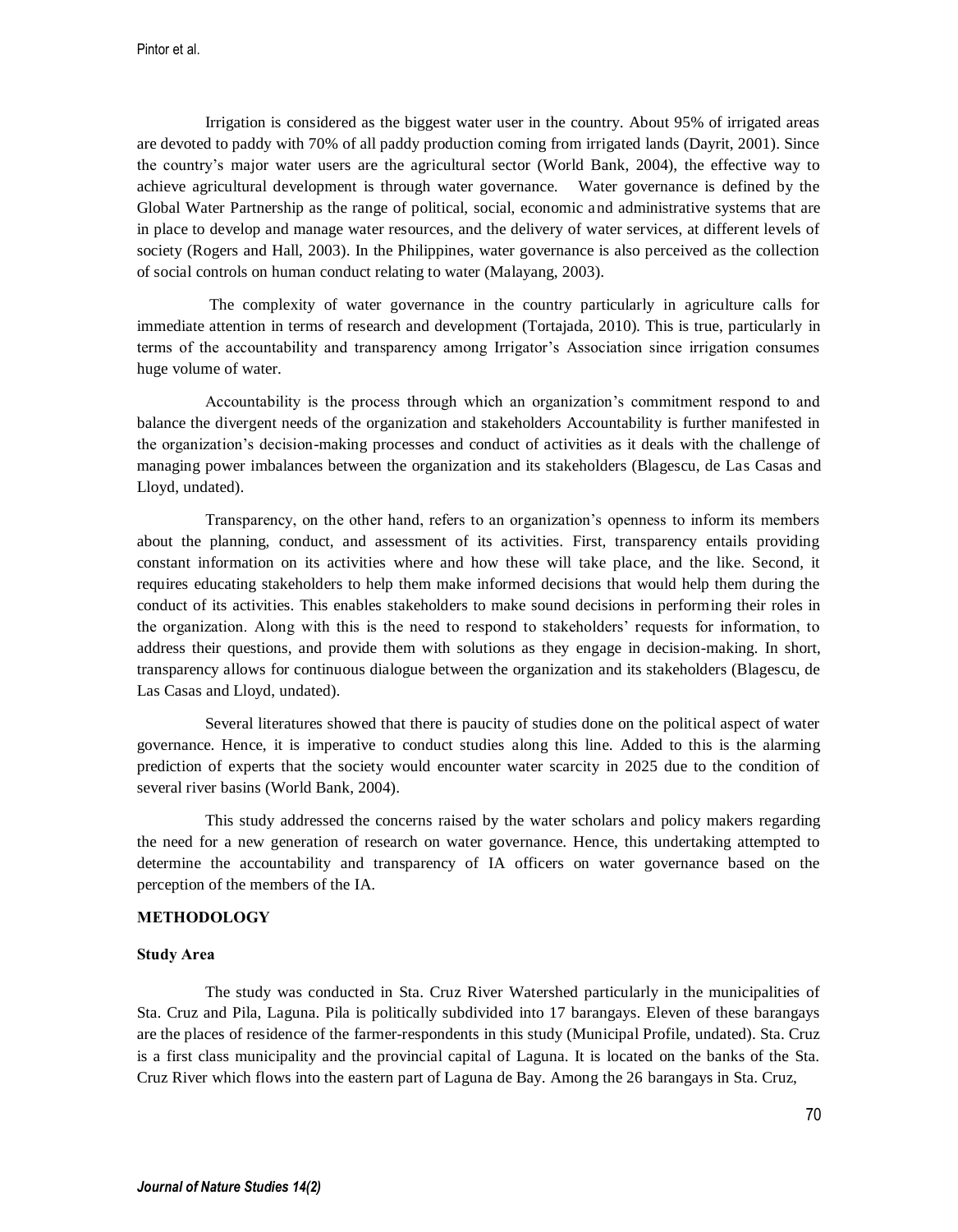

the study covered 11 barangays where the respondents live (Municipal Profile, 2010).

Fig. 1 Map showing the study sites (encircled). Source: Municipal Profile, undated

### **Data Collection Methods**

A combination of quantitative and qualitative methods were used such as household interview, key informant interview, review of documents, and observation to obtain the necessary information and for triangulation purposes.

### **Sampling Design**

There are 26 Irrigators' Association in Sta. Cruz and Pila wherein 19 are from Sta. Cruz and seven are from Pila. Both sites have upstream, midstream, and downstream communities. There was a representative sample population from the IAs. After determining the sample size from each municipality, stratified sampling was done among the 26 IAs.

The respondents of the study were all irrigated rice farmers who were members of the different IAs in Sta. Cruz and Pila, Laguna. They were randomly selected to have representative from different IAs. For the key informants, this includes the President of the IA, the Water Master, and the engineer incharge of the irrigation system.

#### **Research Instrument**

A semi-structured interview schedule was designed for the household interview. Two experts in preparing research instrument reviewed the interview schedule for the content validity. The instrument was likewise pre-tested with members of the IA in Bay, Laguna having similar conditions with those from the study sites.

### **Procedure**

Coordination with the Barangay Captains and the President of the IAs was done to schedule the interview of the randomly selected respondents. Interviews were held either in the barangay hall or in the houses of the respondents. On the other hand, the key informants were interviewed at the NIA office.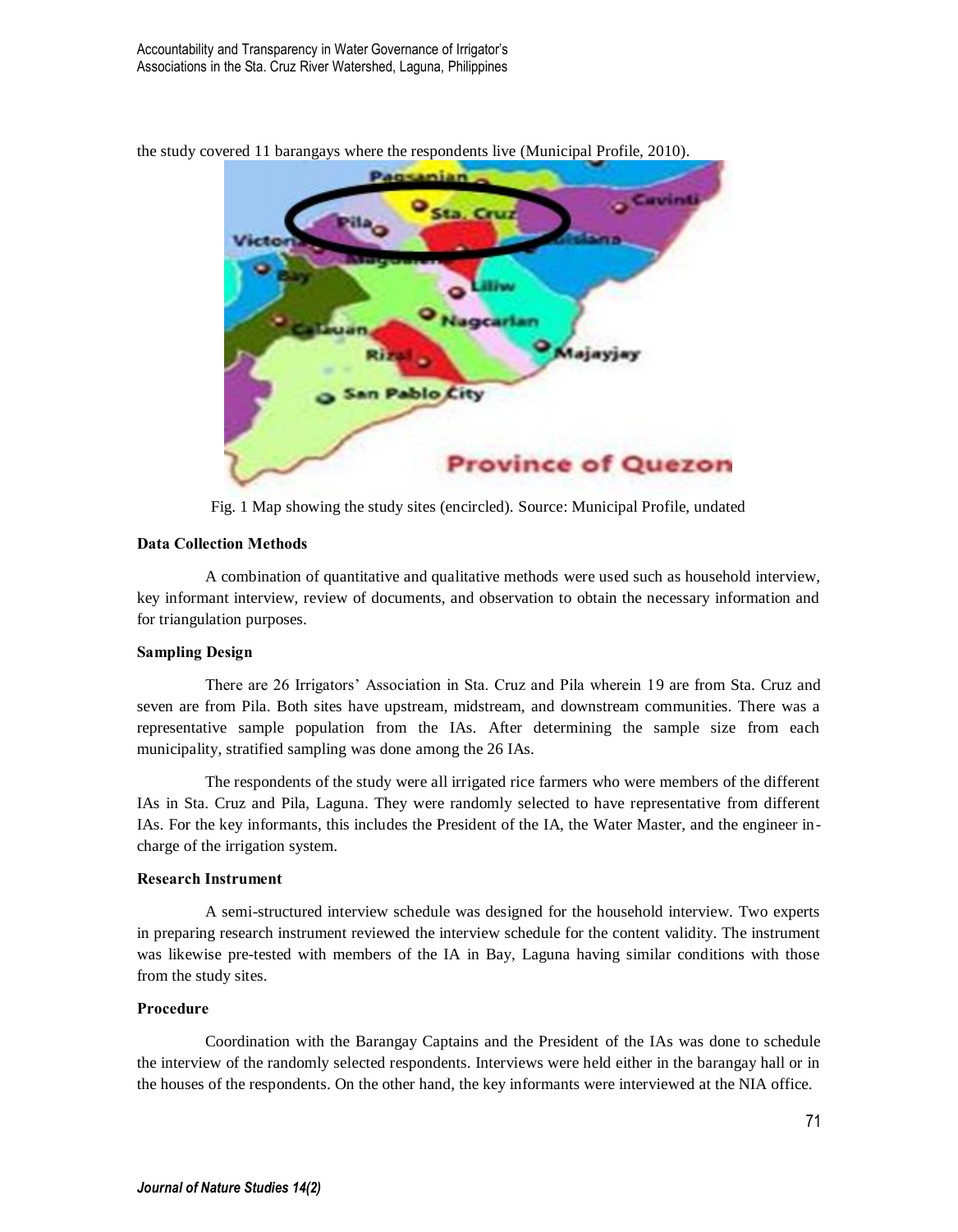### **Data Analysis**

Accountability was analyzed based on the following parameters such as responsibility of the IA officers, trust and confidence in the IA officers, roles of the IA, and sense of ownership of the irrigation system. The parameters to analyze transparency include awareness on IA policies, policies designed for IA, and information on the irrigation system.

Descriptive statistics were used to describe the data obtained from the interview among farmer-members of the IA. This includes frequency distribution showing the frequency of occurrence of values of the variable and percentages were used to describe the data obtained from the interview among farmer-members of the IA. Further, content analysis was employed in analyzing the data from the key informants.

### **RESULTS AND DISCUSSION**

### **Accountability of IA Officers**

## *Responsibility of the IA Officers*

Aside from the 79.55% who considered the IA officers responsible, another 10.8 % rated them as very responsible (Table 1). Although the IA officials were regarded as responsible, the ADB (2004) reported that the management of the irrigation is sometimes beset with the problem of officers' reluctance to assume responsibilities in the operation and maintenance of the irrigation system.

|                                       | STA. CRUZ      |           | PILA         |            | <b>TOTAL</b> |        |
|---------------------------------------|----------------|-----------|--------------|------------|--------------|--------|
| <b>PARTICULARS</b>                    | $(n=99)$       |           | $(n=77)$     |            | $(n=176)$    |        |
|                                       | F              | $\%$      | F            | $\%$       | F            | $\%$   |
| <b>Level of responsibilities</b>      |                |           |              |            |              |        |
| Very responsible                      | 14             | 14.14     | 5            | 6.49       | 19           | 10.80  |
| Responsible                           | 77             | 77.78     | 63           | 81.82      | 140          | 79.55  |
| Not responsible                       | 8              | 8.08      | 9            | 11.69      | 17           | 9.66   |
| <b>Total</b>                          | 99             | 100.00 77 |              | 100.00 176 |              | 100.00 |
| Problems/issues addressed immediately |                |           |              |            |              |        |
| Yes                                   | 90             | 90.91     | 65           | 84.42      | 155          | 88.07  |
| No                                    | 9              | 9.09      | 11           | 14.29      | 20           | 11.36  |
| No response                           | $\overline{0}$ | 0.00      | $\mathbf{1}$ | 1.30       | 1            | 0.57   |
| Total                                 | 99             | 100.00 77 |              | 100.00 176 |              | 100.00 |
| Reasons why problems/issues are not   |                |           |              |            |              |        |
| addressed immediately                 |                |           |              |            |              |        |
|                                       | $(n=9)$        |           | $(n=11)$     |            | $(n=20)$     |        |
| Favoritism                            | 1              | 11.11     | $\Omega$     | 0.00       | 1            | 5.00   |
| Inactive officers                     | $\mathbf{0}$   | 0.00      | 5            | 45.45      | 5            | 25.00  |
| Slow in giving action                 | 5              | 55.56     | 5            | 45.45      | 10           | 50.00  |
| No response                           | 3              | 33.33     | $\mathbf{1}$ | 9.09       | 4            | 20.00  |
| Total                                 | 9              | 100.00 11 |              | 100.00 20  |              | 100.00 |

Table 1. Irrigators' association accountability performance.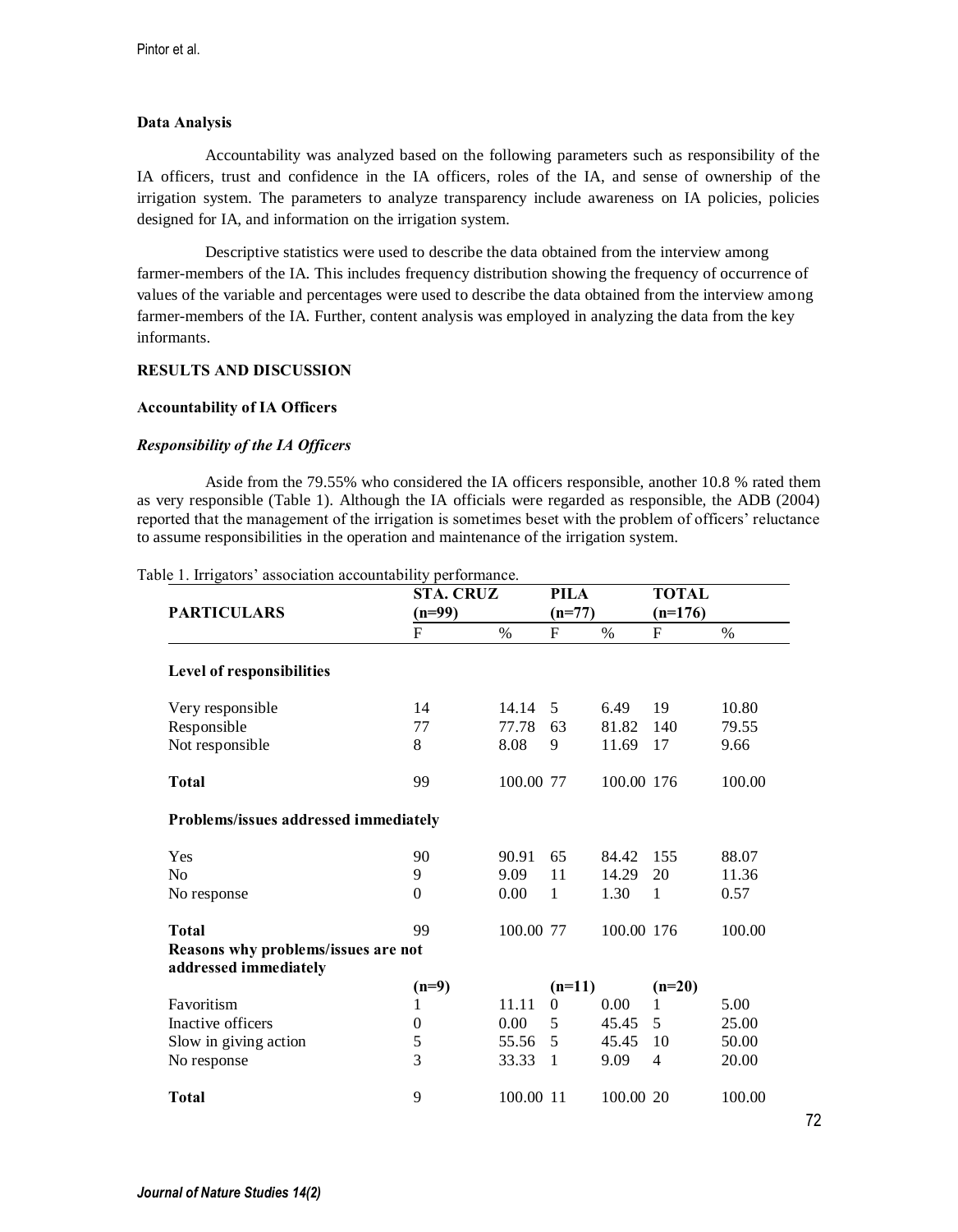# Table 1 cont'd..

# **Quality of IA service**

| Very good<br>Good<br>Fair<br>Poor<br>Very poor                                | 8<br>60<br>21<br>7<br>3                       | 8.08<br>60.61<br>21.21<br>7.07<br>3.03                      | 10<br>51<br>8<br>7<br>1                | 12.99<br>66.23<br>10.39<br>9.09<br>1.30                     | 18<br>111<br>29<br>14<br>$\overline{4}$      | 10.23<br>63.07<br>16.48<br>7.95<br>2.27                  |
|-------------------------------------------------------------------------------|-----------------------------------------------|-------------------------------------------------------------|----------------------------------------|-------------------------------------------------------------|----------------------------------------------|----------------------------------------------------------|
| <b>Total</b>                                                                  | 99                                            | 100.00 77                                                   |                                        | 100.00 176                                                  |                                              | 100.00                                                   |
| Management of irrigation water                                                |                                               |                                                             |                                        |                                                             |                                              |                                                          |
| Very good<br>Good<br>Fair<br>Poor<br>Very poor<br>No response<br><b>Total</b> | 6<br>67<br>17<br>5<br>3<br>$\mathbf{1}$<br>99 | 6.06<br>67.68<br>17.17<br>5.05<br>3.03<br>1.01<br>100.00 77 | 7<br>55<br>7<br>7<br>1<br>$\mathbf{0}$ | 9.09<br>71.43<br>9.09<br>9.09<br>1.30<br>0.00<br>100.00 176 | 13<br>122<br>24<br>12<br>$\overline{4}$<br>1 | 7.39<br>69.32<br>13.64<br>6.82<br>2.27<br>0.57<br>100.00 |
| Trust to the IA in charge                                                     |                                               |                                                             |                                        |                                                             |                                              |                                                          |
| Yes<br>No<br><b>Total</b><br>*- multiple responses                            | 91<br>8<br>99                                 | 91.92<br>8.08<br>100.00 77                                  | 67<br>9                                | 87.01<br>11.69<br>100.00 176                                | 159<br>17                                    | 90.34<br>9.66<br>100.00                                  |

Different problems arise in the irrigation system as well as within the IA. It is good to note that such problems are addressed immediately according to 88.64% of the respondents, compared to only 11.36% who answered otherwise.

In terms of the quality of services provided by the IA, majority (63.07%) of the respondents rated the IA *good* while 16.48% rated them *fair*. Many (69.32%) of the respondents rated their IA *good*  and another 7.39% rated them *very good* for their management of irrigation water.

Irrigation system management is being led only by the IA officials. However, the IA members also form part of the management since they are being consulted in various phases of the irrigation system. They also participate in the cleaning of canals which is beneficial to them. Community development is evident under these situations. According to Ryan (1994) community development refers to the common good about being self-reliant and willing to work together. Community in reference to the common good both have a sense of shared identity and service to the community (Connell, 2003).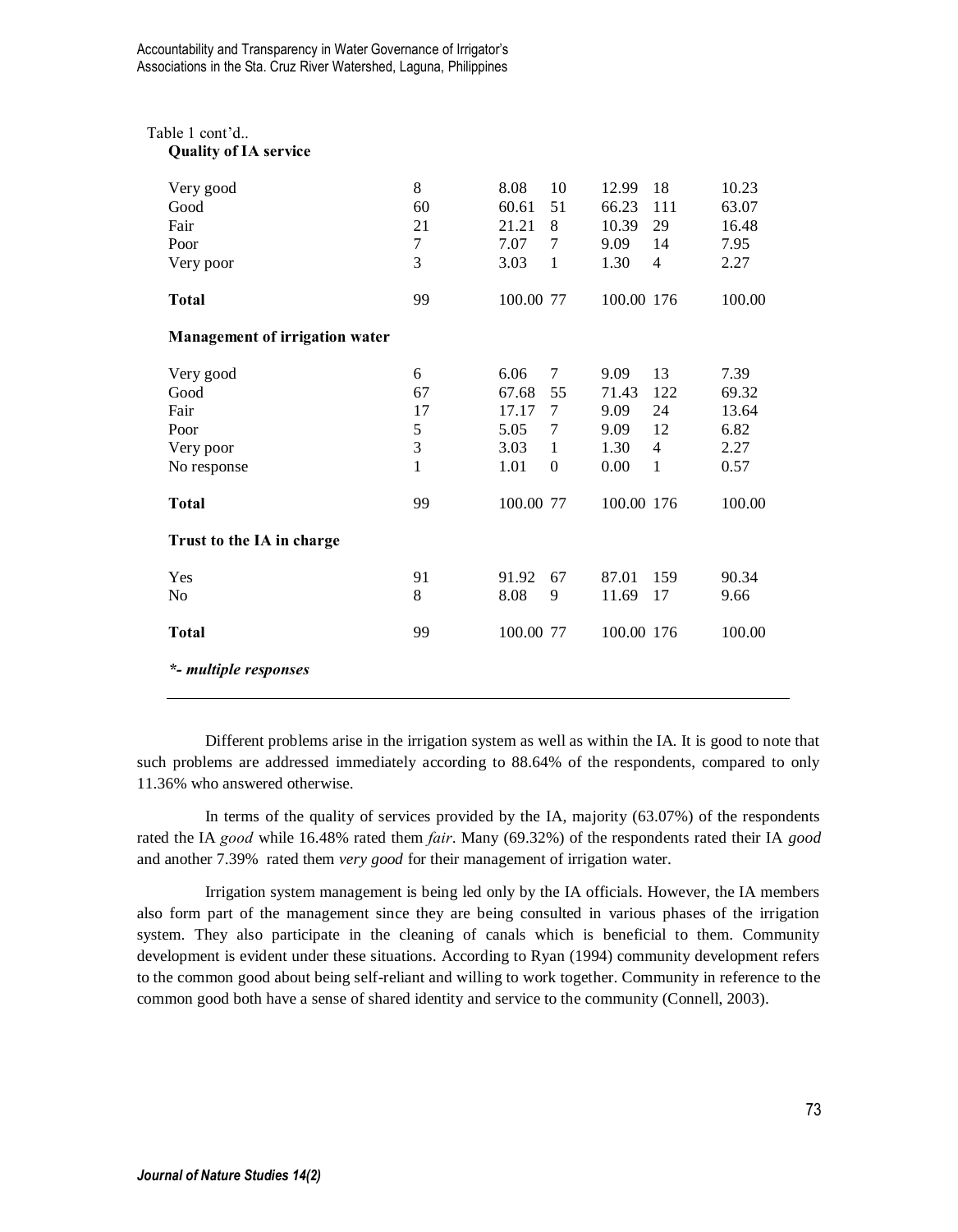### *Trust and Confidence with the IA Officers*

Table 1 shows that 90.34% of the respondents have trust and confidence on the officers of their IA. For Soussan and Arriens (2004), sharing knowledge is one of the bases of mutual trust. It serves as the basis of negotiations and conflict mitigation. Good governance depends on the stakeholders particularly the local communities. Having the knowledge and skills specifically in water management is necessary in performing the roles assigned to them. Full participation is evident among poor communities who are expressive in the planning and management process.

In a cross-disciplinary study conducted by Rousseau et al. (1998), they found out that risk must be present in order for trust to exist. For Lachapelle (2008), trust is also link to agreement on legitimate authority. In context, this implies that the trust and confidence of the member-respondents can be associated to the legitimate authority of the IA officials. Moreover, perception of legitimate authority can influence trust by having clear process rules, having neutral facilitators, and sharing data and information (Hudson, 1979). The members of the IA have trust and confidence to the officers since they voted for them. It is also good to note that the IA officers conduct regular meetings resulting to the awareness of the members on the recent information.

According to Perkins and Long (2002), one of the key social psychological dimensions of social capital is the sense of community. It pertains to an attitude of bonding referring to trust and belonging with other members of the group. Data obtained shows that there is a sense of community in the IA considering that majority of the respondents have trust and confidence with their IA leaders.

Furthermore, trust, in the context of community development, enhances individual or group learning, builds relationships among citizens, improves relations with government, influences creative solutions, teaches citizenship, inculcates civic virtue, allows dialogue to flourish, promotes fairness in procedural efforts, reduces conflict, validates multiple forms of knowledge, and facilitates effective responses to future crises (Rousseau et al., 1998). There is also an agreement on the importance of trust in terms of social, economic, political, and psychological factors that influence how humans act and interact (Wolff, 1950; Seligman, 1997; Newton, 2001). Trust is not a behavior or a choice but an underlying condition responsible for such actions (Lachapelle, 2008).

Water governance is evident in the study sites as the rights of expression were mentioned by the respondents regarding their concerns. Consequently, this can be associated to the United Nations Development Program's (UNDP, 2015) definition of water governance which consists of the mechanisms, processes, and institutions where interest groups articulate their priorities, exercise their legal rights, and meet their obligations. The obligations in governing irrigation water are in reference to the responsible and good management of the IA officials in the study sites. Specifically, the IA officials do their obligation in governing irrigation water while the members help in other activities in the irrigation system.

### *Roles of the IA*

With regard to the role of the IA in the irrigation system, there was a slight difference in terms of the number of respondents who answered that the IA is responsible for the management of their irrigation system (23.30%) and their IA is the one who monitors their water supply (22.73%). Other IA roles mentioned by the respondents include coordinating with NIA on the needs of the farmer-members, overseeing the maintenance of irrigation canals, and taking charge for the equitable distribution of irrigation water (Table2).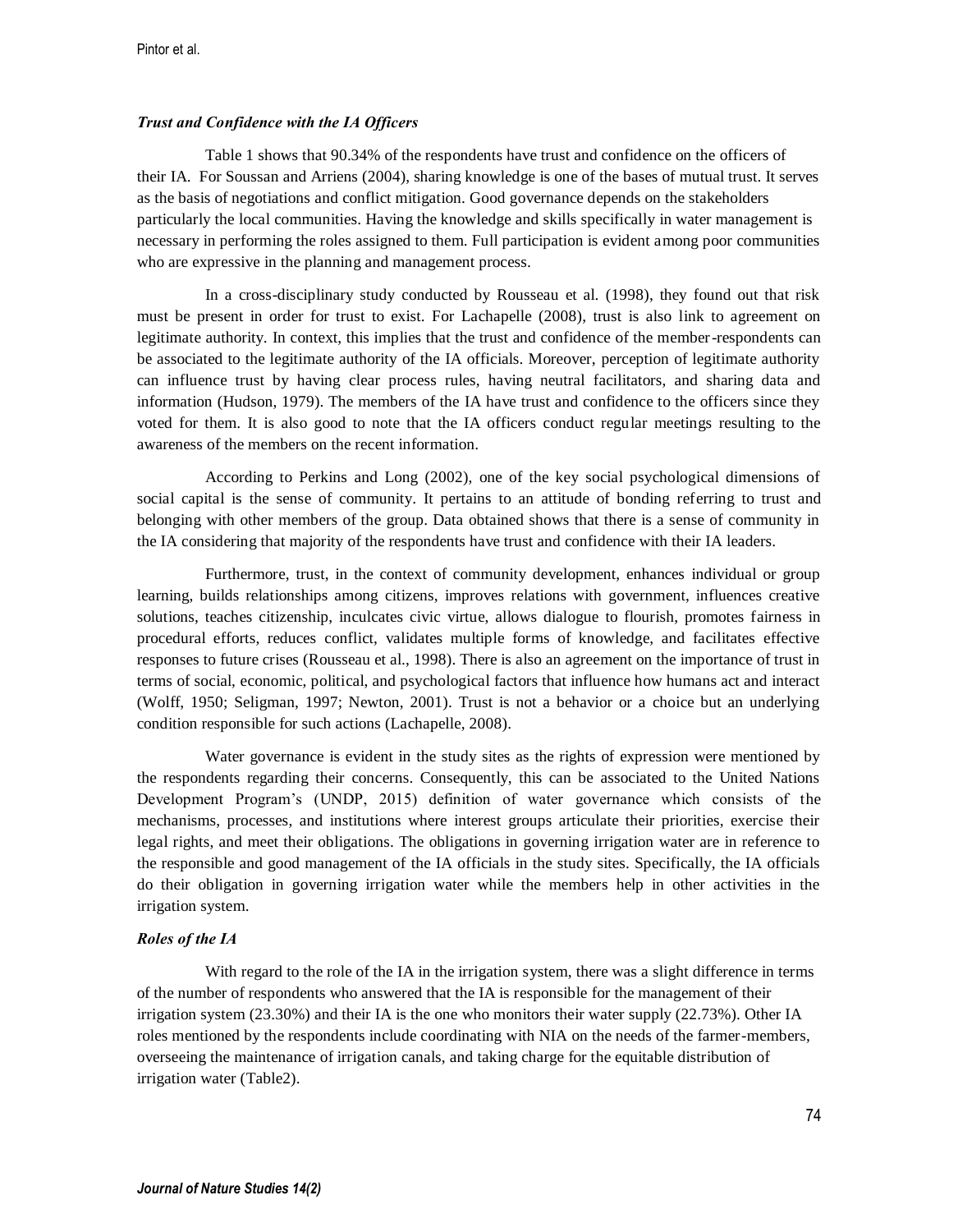| Table 2. Roles of the irrigators' association. |  |  |  |  |  |
|------------------------------------------------|--|--|--|--|--|
|------------------------------------------------|--|--|--|--|--|

|                                                                    | <b>STA. CRUZ</b>   | <b>PILA</b>                 |                |                | <b>TOTAL</b>       |              |                        |
|--------------------------------------------------------------------|--------------------|-----------------------------|----------------|----------------|--------------------|--------------|------------------------|
| <b>PARTICULARS</b>                                                 |                    | (n=99)                      |                | $(n=77)$       |                    | $(n=176)$    |                        |
|                                                                    | F                  | $\%$                        | F              | %              | F                  |              | $\%$                   |
| <b>IA Roles*</b>                                                   |                    |                             |                |                |                    |              |                        |
| Address problems of farmers/members                                | 8                  | 8.08                        | 4              | 5.19           | 12                 |              | 6.82                   |
| Allocate irrigation water equally to the members                   | 5                  | 5.05                        | $\overline{2}$ | 2.60           | $\tau$             |              | 3.98                   |
| Conduct farm visit                                                 | $\overline{c}$     | 2.02                        |                | 0.00           | 2                  |              | 1.14                   |
| Construction of canal                                              | $\overline{0}$     | 0.00                        | $\mathbf{1}$   | 1.30           | $\mathbf{1}$       |              | 0.57                   |
| Coordinate with NIA the needs of farmers/members                   | 10                 | 10.10                       |                | 21 27.27       | 31                 |              | 17.61                  |
| Provide schedule of water distribution/coordinate with members     | 15                 | 15.15                       | 3              | 3.90           | 18                 |              | 10.23                  |
| Enforce rules and regulations of irrigation system                 | $\mathbf{1}$<br>22 | 1.01<br>22.22 18 23.38      | $\overline{0}$ | 0.00           | $\mathbf{1}$<br>40 |              | 0.57<br>22.73          |
| Monitor water supply<br>Equitable distribution of irrigation water | 13                 | 13.13                       | 7              | 9.09           | 20                 |              | 11.36                  |
| Equitable distribution of water                                    | $\overline{0}$     | 0.00                        | $\mathbf{1}$   | 1.30           | $\mathbf{1}$       |              | 0.57                   |
| Maintain irrigation canal                                          | 8                  | 8.08                        |                | 17 22.08       | 25                 |              | 14.20                  |
| Manage irrigation system                                           | 18                 | 18.18 23 29.87              |                |                | 41                 |              | 23.30                  |
| Disseminate current information                                    | $\overline{4}$     | 4.04                        | $\overline{0}$ | 0.00           | $\overline{4}$     |              | 2.27                   |
| Report to NIA damage on irrigation canal                           | 6                  | 6.06                        | $\mathbf{1}$   | 1.30           | 7                  |              | 3.98                   |
| Collect fees                                                       | 1                  | 1.01                        | $\Omega$       | 0.00           | $\mathbf{1}$       |              | 0.57                   |
| <b>Sense of Ownership</b>                                          |                    |                             |                |                |                    |              |                        |
|                                                                    |                    |                             |                |                |                    |              |                        |
| Yes                                                                | 70                 | 70.71 35 45.45 105 59.66    |                |                |                    |              |                        |
| N <sub>0</sub>                                                     | 29                 | 29.29 40 51.95 69           |                |                |                    |              | 39.20                  |
| No response                                                        | $\overline{0}$     | 0.00                        | $\overline{2}$ | 2.60           | 2                  |              | 1.14                   |
| Total                                                              | 99                 | 100.00 77 100.00 176 100.00 |                |                |                    |              |                        |
| <b>Reasons for Sense</b>                                           |                    | $(n=70)$                    |                | $(n=35)$       |                    |              | $(n=105)$              |
| of Ownership*                                                      |                    |                             |                |                |                    |              |                        |
| Access to use                                                      |                    | 17<br>24.29                 |                | - 9            |                    |              | 25.71 26 24.76         |
| Controlled by the IA                                               |                    | 8                           |                |                |                    |              | 11.43 5 14.29 13 12.38 |
| Maintain irrigation canal                                          |                    | 22.86<br>16                 |                | 7              |                    |              | 20.00 23 21.90         |
| Owned by NIA                                                       |                    | 8.57<br>6                   |                | 3              | 8.57               | 9            | 8.57                   |
| Pay fees                                                           |                    | 25<br>35.71                 |                |                |                    |              | 13 37.14 38 36.19      |
| No response                                                        |                    | 2<br>2.86                   |                | $\overline{0}$ | 0.00               | 2            | 1.90                   |
| <b>Reasons for not Having Sense</b>                                |                    | $(n=29)$                    |                | $(n=40)$       |                    |              | $(n=69)$               |
| of Ownership                                                       |                    |                             |                |                |                    |              |                        |
| Access to use                                                      |                    | 3.45<br>1                   |                |                |                    |              | 11 27.50 12 17.39      |
| Controlled by the IA                                               |                    | 9                           |                |                | 31.03 12 30.00 21  |              | 30.43                  |
| Maintain irrigation canal                                          |                    | 0<br>0.00                   |                | 1              | 2.50               | 1            | 1.45                   |
| Owned by NIA                                                       |                    | 10<br>34.48                 |                |                |                    |              | 8 20.00 18 26.09       |
| Pay fees                                                           |                    | 3<br>10.34                  |                | 2              | 5.00               | 5            | 7.25                   |
| Diversion of irrigation water to their farm                        |                    | $\boldsymbol{0}$<br>0.00    |                | $\mathbf{1}$   | 2.50               | $\mathbf{1}$ | 1.45                   |
| No response                                                        |                    | 6<br>20.69                  |                | 5              |                    |              | 12.50 11 15.94         |
|                                                                    |                    |                             |                |                |                    |              |                        |

*\*- multiple responses*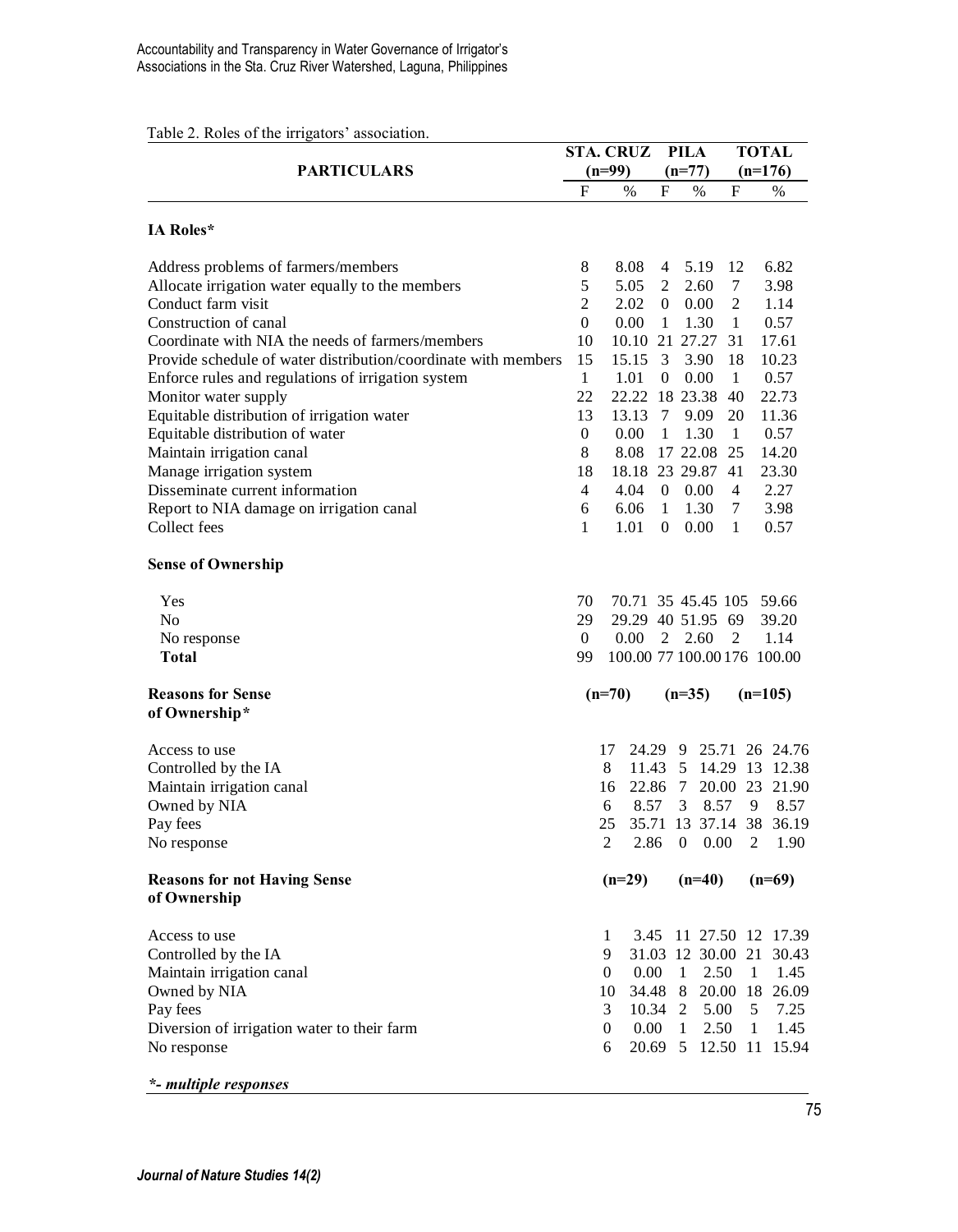In a Memorandum of Agreement signed in October 1998, it has been agreed upon that the local government, the IA, and the NIA field office will undertake the operation and maintenance (O  $\&$ M) of the irrigation system. The IA is expected to participate and comply in the agreed  $\overline{O} \& M$  plans and to pay irrigation service fees. On the other hand, NIA is responsible for the supervision and coordination of these plans, inspection of facilities and structures and in other technical aspects (ADB, 2004).

## *Sense of Ownership on the Irrigation System*

The Participatory Irrigation Management and Transfer (PIMT) policy of NIA was developed as a participatory process to build ownership, increase capability, and involve the communities in the development of the irrigation system such as feasibility, design, construction, management and agricultural improvement (NIA, 2005). It leads to the transfer of ownership system to the Irrigators Association (Mohammed & Kelly, 2005). This implies full ownership of the irrigation system to the IA.

Many (59.66%) of the respondents expressed sense of ownership in the irrigation system. On the other hand, others (39.20%) answered that they do not have sense of ownership of the irrigation system which implies that they were not fully aware of the policy changes that transpired in NIA. Based from the result of the key informant interview, these farmer-respondents do not regularly attend the monthly meetings of the association.

In PIMT, the role of the government with regard to implementation of the irrigation system is to provide technical support. On the other hand, the IA is the one fully responsible for managing and sustaining its irrigation facilities. Moreover, PIMT promotes transfer of benefits and the authority of ownership (Mohammed & Kelly, 2005). This implies that the IA is has the full responsibility in managing the irrigation system. Due to this responsibility entrusted by the government to the IA hence, the farmers feel that they have the sense of ownership to the irrigation system.

The situation of the irrigation system in the Philippines is consistent with the trend in irrigation management across the globe. This is to devolve the responsibility in managing irrigation system and the associated costs to local institutions where farmers are more involved (Faures et al. 2007). The possible outcomes range from full ownership and operation, contract professional management, and joint management of government and farmers. As governments withdraw from direct managerial functions, developing compensating regulatory capacities to oversee service provision and to protect public interests is needed. The control of system infrastructure will likely be devolved, however, bulk water supply infrastructure, because of its multiple functions and strategic value, will remain the responsibility of the state.

### **Transparency of the IA Officers**

#### *Awareness on IA Policies*

Findings revealed that though majority (57.95%) of the respondents are aware, a considerable number (42.05%) are unaware of the existing policies of the IA on water governance. This imply that the IA officers are knowledgeable on the advantages of collaborating with the members. For those who are not aware, an almost equal percentage of respondents (24.32%) cited that they do not attend the meetings and they are not informed (22.97%).

Among the respondents who are aware of the policies, half (50%) of them knew they have to pay fees to NIA, almost one-third (31.37%) were aware of the policy on the schedule of water distribution; and a few (5.88%) understood that there should be no over appropriation of water.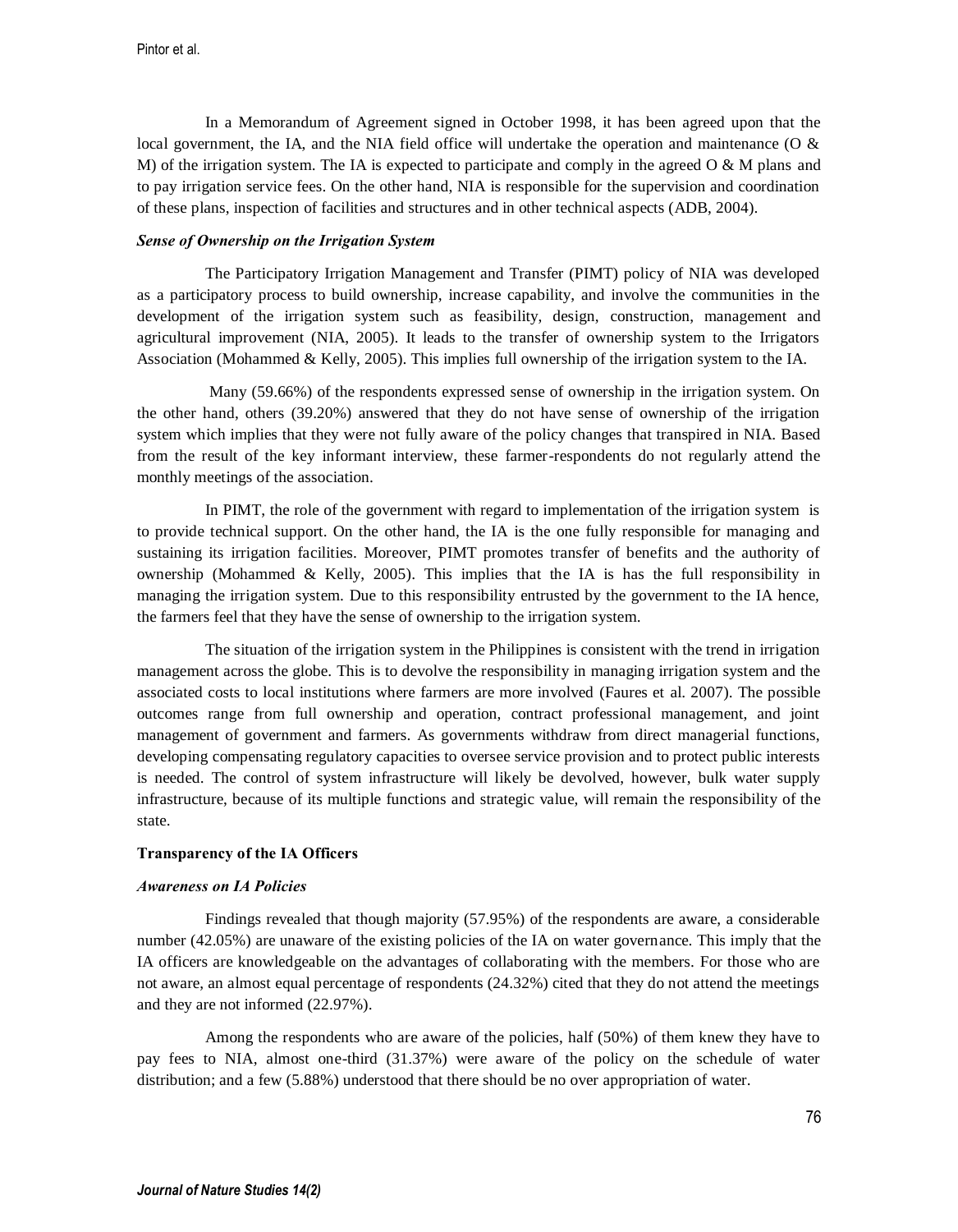## *Policies Designed for IA*

Majority (58.52%) of the respondents cited that the policies on water governance for irrigation were appropriately designed for the IA. Moreover, all of the respondents considered the policies beneficial to the members.

It is noteworthy that the IA was able to formulate good policies amenable and beneficial to the general membership. Key informants attributed this to the participatory approach employed by IA officers in developing policies during meetings.

## *Information on the Irrigation System*

In terms of whether the members are updated or not with the current information concerning the irrigation system, it is significant to note that majority (85.80%) of the respondents are updated while only 14.20% are not updated with the prevailing information. Result of the key informant interview revealed that the inactive members were the ones unaware of such information and they are mostly the ones who usually complain. This, in essence, is simply due to their lack of awareness.

| Table 3. Observance of transparency in the irrigators' association. |  |  |
|---------------------------------------------------------------------|--|--|
|                                                                     |  |  |

|                                                       |                | <b>STA. CRUZ</b> |                | PILA                 | <b>TOTAL</b>   |       |  |
|-------------------------------------------------------|----------------|------------------|----------------|----------------------|----------------|-------|--|
| <b>PARTICULARS</b>                                    |                | $(n=99)$         |                | $(n=77)$             | $(n=176)$      |       |  |
|                                                       | F              | %                | F              | %                    | F              | %     |  |
| <b>Whether Policies are</b><br><b>Conveyed Openly</b> |                |                  |                |                      |                |       |  |
| Yes                                                   | 60             | 60.61            |                | 42 54.55 102 57.95   |                |       |  |
| N <sub>0</sub>                                        | 39             | 39.39            |                | 35 45.45             | 74             | 42.05 |  |
| Total                                                 | 99             | 100.00           |                | 77 100.00 176 100.00 |                |       |  |
| <b>Reasons for Non-Awareness</b>                      |                |                  |                |                      |                |       |  |
| Busy with work                                        | 1              | 2.56             | $\overline{0}$ | 0.00                 | 1              | 1.35  |  |
| Inactive officers                                     | $\theta$       | 0.00             | $\overline{c}$ | 5.71                 | $\overline{c}$ | 2.70  |  |
| No list provided                                      | $\overline{4}$ | 10.26            | $\overline{c}$ | 5.71                 | 6              | 8.11  |  |
| No regular meeting                                    | $\Omega$       | 0.00             | $\overline{c}$ | 5.71                 | 2              | 2.70  |  |
| Not attending meeting                                 | 11             | 28.20            | 7              | 20.00                | 18             | 24.32 |  |
| Not informed                                          | 7              | 17.95            | 10             | 28.57                | 17             | 22.97 |  |
| No response                                           | 16             | 41.03            | 13             | 37.14                | 29             | 39.19 |  |
| <b>Total</b>                                          | 39             | 100              | 36             | 100                  | 74             | 100   |  |
| <b>Known Policies*</b>                                |                |                  |                |                      |                |       |  |
| Attend meetings                                       | 3              | 5.00             | 2              | 4.76                 | 5              | 4.90  |  |
| Follow schedule on water                              | 23             | 38.33            | 9              | 21.43                | 32             | 31.37 |  |
| Distribution                                          |                |                  |                |                      |                |       |  |
| Maintain irrigation canal                             | 7              | 11.67            | 6              | 14.29                | 13             | 12.75 |  |
| No diverting of water to irrigate                     | $\theta$       | 0.00             | $\overline{c}$ | 4.76                 | $\overline{c}$ | 1.96  |  |
| Farms                                                 |                |                  |                |                      |                |       |  |
| No illegal opening in canal                           | 1              | 1.67             | $\Omega$       | 0.00                 | 1              | 0.98  |  |
| No littering in canal                                 | 1              | 1.67             | $\mathbf{0}$   | 0.00                 | 1              | 0.98  |  |
| No obstruction in canal                               | 1              | 1.67             | 0              | 0.00                 | 1              | 0.98  |  |
| No water wastage, no over                             | $\overline{c}$ | 3.33             | $\overline{4}$ | 9.52                 | 6              | 5.88  |  |
| appropriation of water                                |                |                  |                |                      |                |       |  |
| Pay fees                                              | 26             | 43.33            |                | 25 59.52             | 51             | 50.00 |  |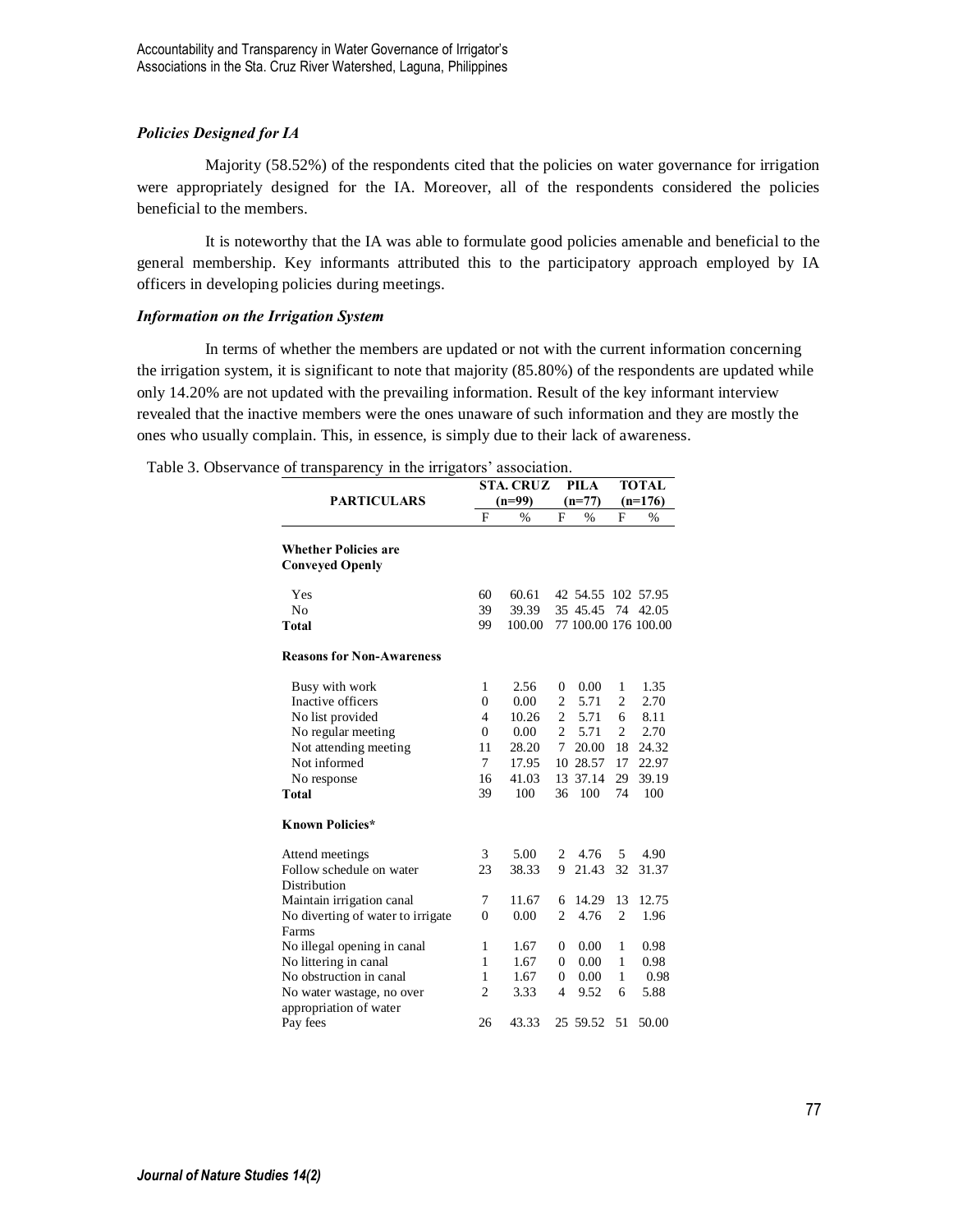Table 3 cont'd..

| <b>Policies Appropriately</b> |
|-------------------------------|
| <b>Designed for the IA</b>    |

| Yes<br>No<br>Not sure.<br>Total                                                                                                                      | 56 56 57 43 55 84 103 58 52<br>6 6 0 6 1 1 3 0 3 1 7 0<br>37 37 37 33 42 86 70 39 77<br>99100.0077100.00176100.00                   |
|------------------------------------------------------------------------------------------------------------------------------------------------------|-------------------------------------------------------------------------------------------------------------------------------------|
| <b>Reasons for Inappropriate</b><br><b>Design of Policies</b>                                                                                        |                                                                                                                                     |
| Poor management<br>Old policy not suited with the present time<br>No monitoring measures on the compliance $0$ 0.00 1 100.00<br>No response<br>Total | 16.67 0 0.00 1 14.29<br>1<br>2 33.34 0 0.00<br>2 28.58<br>14.29<br>-1<br>3 50.00 0 0.00<br>3 42.86<br>6 100.00 1 100.00 7<br>100.00 |
| <b>Policies Beneficial</b><br>to Members                                                                                                             |                                                                                                                                     |
| Yes<br>Total                                                                                                                                         | 99100.0077 100 176 100<br>99100 0077100 00176100 00                                                                                 |
| <b>Members Kept Updated</b><br>on Information                                                                                                        |                                                                                                                                     |
| Yes<br>No<br>Total                                                                                                                                   | 88 88 89 63 81 82 151 85 80<br>11 11 11 14 18 18 25 14 20<br>99100.0077100.00176100.00                                              |

 *\*-multiple responses*

### **CONCLUSIONS AND RECOMMENDATIONS**

The results of the study showed that accountability is indispensable in the aspect of water governance. It is important in the management of irrigation water specifically in providing good quality services and immediate response to problems encountered. The results only showed that the IA officers have high sense of responsibility which implies that they are fully aware of the consequences of water mismanagement particularly in rice production.

Accountability is evident in the IA officers' good performance which could be attributed to the continuous guidance of the NIA. Further, good performance led them in gaining the trust and confidence of the IA members. The trust of the members towards the IA officers is concomitant with the authority the officers have. One tangible manifestation of the trust and confidence of the members towards their officers is the votes cast for the latter by the former.

Transparency was observed in all the IAs in terms of access to information and dissemination of decisions made among the members. Consequently, the members have high awareness on current information concerning the irrigation system. It also show that the IA officers possess good communication skills hence, was able to convey clearly the information understandable to its members.

Transparency is vital in associations like the IA, particularly in formulating policies eliciting the participation of the members. In this way, the members are aware that the policies are not only beneficial to the officers, but to the general membership as well.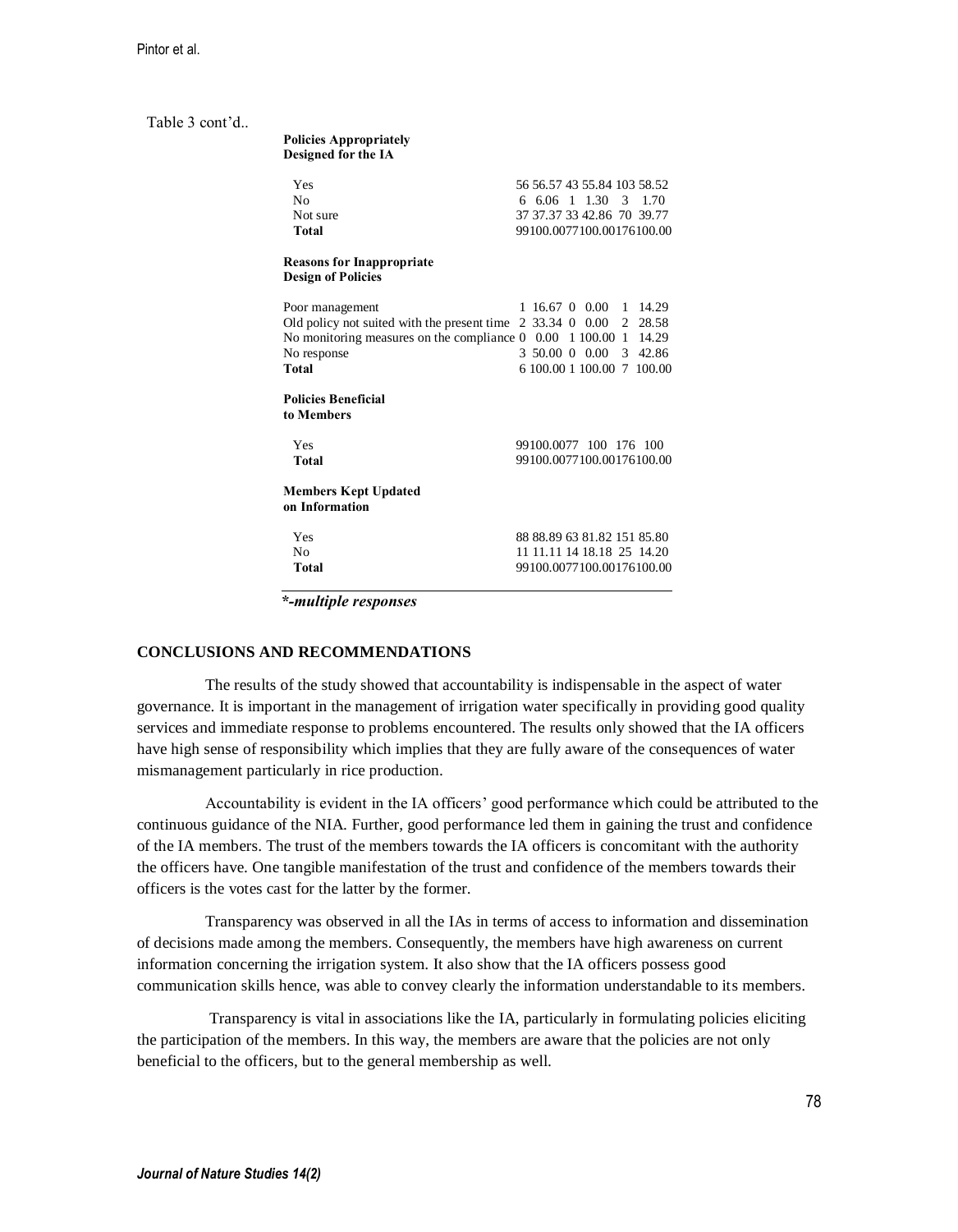The IA officers should continuously perform their responsibilities in managing irrigation water to ensure water availability at all times. This will guarantee high productivity thereby attaining rice sufficiency both in the household and community level.

It is recommended that NIA provide trainings to the IA officers in-charge of the irrigation system in order to capacitate the officers' leadership and communication skills beneficial to the IA.

## **STATEMENT OF AUTHORSHIP**

The first author was responsible in conceptualizing the study, data gathering, and analysis. Most importantly, she prepared the draft and finalized the writing of this article for publication. The other authors provided valuable suggestions to further improve the paper.

# **REFERENCES**

ADB. 2004. Integrated Water Management in Rice Production.

- Dayrit, Hector. 2001. Formulation of a Water Vision. NWRB. In The FAO-ESCAP Pilot Project on National Water Visions - From Vision to Action - A Synthesis of Experiences in Southeast Asia. FAO/ESCAP 2001. http://www.fao.org/DOCREP/004/AB776E/ab776e03.htm.
- Blagescu, M., L. De Las Casas, & R. Lloyd. Undated. Pathways to Accountability: A short guide to the GAP Framework. One World Trust.
- Connell, D. J. 2003. Observing Community: An Inquiry into the Meaning of Community Based on Luhmann's General Theory of Society. Unpublished Dissertation. University of the Guelph.
- Hudson, B.M. (1979). Comparison of current planning theories: Counterparts and contradictions.

Journal of the American Planning Association, 45, 387-398.

- Mohammed, R.A. & D. E. Swete Kelly. 2005. Effective Community Irrigation Association Participatory Approaches for Effective Engagement.
- Malayang III, B. S. 2003. A Model of Water Resource Governance in the Philippines. DENR-USAID and EcoGov Project.
- National Irrigation Administration 2005, Participatory Irrigation Management and Transfer Manual Southern Philippines Irrigation Sector Project, ADB Loan No. 1668-PHI, April 2005.
- Newton, K. 2001. Trust, social capital, civil society, and democracy. *International Political Science Review 22*(2): 201-14.
- Perkins, D.D., & Long, D.A. (2002). Neighborhood sense of community and social capital: A multi-level analysis. In A. Fisher, C. Sonn, & B. Bishop (Eds.), Psychological sense of community: Research, applications, and implications (pp. 291-318). New York: Plenum.
- Ryan, V. D. 1994. Community development and the ever elusive " collectivity." *The Journal of the Community Development Society* 25 (1):5-19.